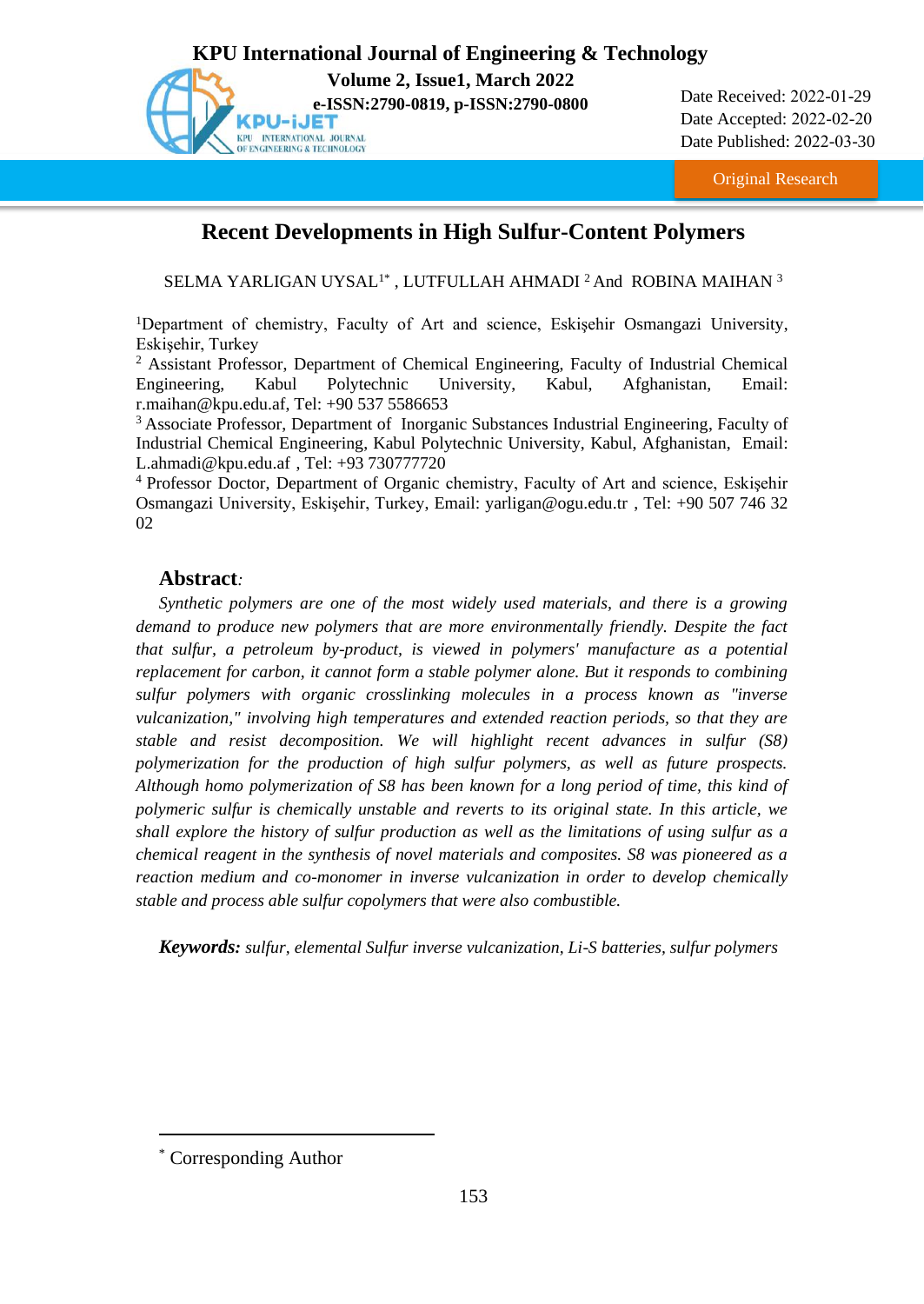## **1. Introductions:**

Polymers have been closely associated with life in the present world since the beginning of existence (e.g., cellulose, starch, and natural rubber). Synthetic polymer materials have been researched since the middle of the nineteenth century. The polymer industry has rapidly developed and has become larger than copper, steel, aluminum and a few other commodities in the industry [2]. Useful resources and alternative feedstocks are needed to enable the long-term production of polymers. The topic is examined in the context of a novel family of sulfur-based polymers [3]. Sulfur is known since time began and exists uncombined in nature. It is an important global pollutant when oxidized to sulfur dioxide. Sulfur compounds are often used in the current industrialized environment. Since the expenses of using the industry's sulfur fuel gas, oil and solid fuel supplies are so high, both feedstocks and refining effluent must be cleaned up to reduce production costs and halt contamination. [4]. Seven million tons of excess sulfur are being produced each year, according to the most recent estimates. Elemental Sulphur is a byproduct of production and is held in massive storage facilities that have a negative impact on the environment and human health [21-22]. A list of actions on the environment has been produced, including strategies for reduction of  $SO<sub>2</sub>$  emissions. Further steps were implemented, such as "cleaner" energy resource usage campaigns, recycling of waste and conservation of natural resources. In novel chemical synthesis sulphuric acid is used as a reagent and is also used for the chemical and petrochemical industries as a catalyst. As a result, huge quantities of sulfuric acid waste are produced, containing organic pollutants. The usage of sulfuric acid waste has a considerable environmental effect and can be recycled in several techniques [5].

Elemental sulfur production from oil refineries and gas purification plants provides for about two-thirds of total sulphur production [20]. As a result of their sulfur content, sulfur-containing polymers [23], including the sulfur-random-styrene (SRS) group, exhibit distinctive electrical, absorption, and optical characteristics. Aside from the fact that they are resistant to heat and chemical assault as well as radiation, they are also biocompatible and have a high affinity for heavy metal ions [1].

## **2. Methodology:**

Documentary, library, and scientific article methods were used in this study to write a review about high sulfur content polymers, which have been getting a lot of attention recently because of their possible low cost and wide range of applications.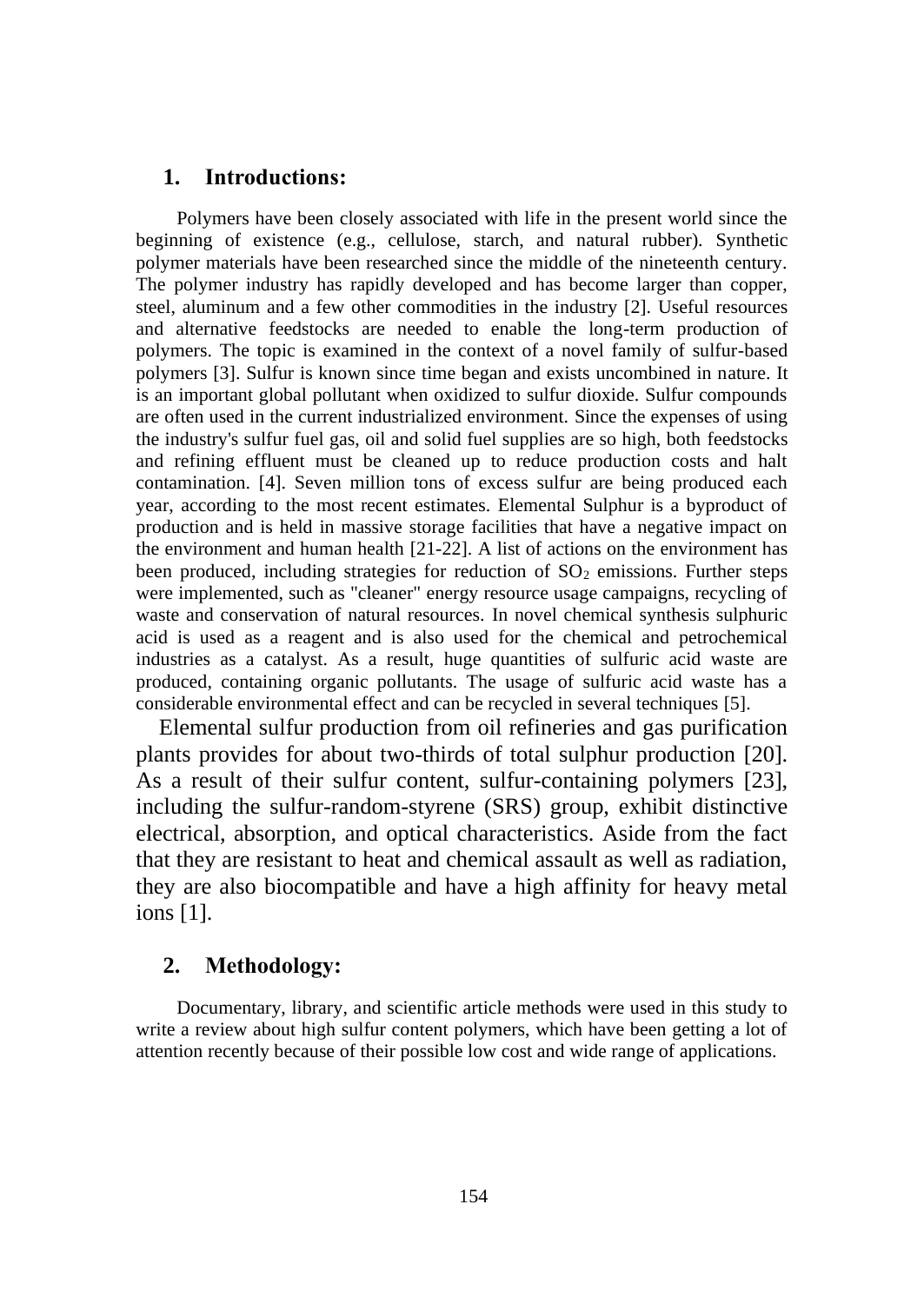## **3. Rechargeable metal–**sulfur **batteries**

Lithium-sulfur (Li-S) [19] batteries have become one of the most widely utilized low-cost energy storage systems in recent years. The lithium poly sulfides (Li<sub>2</sub>Sn, whereby  $n > 4$ ) used in Li-S batteries are an electrical and ionic insulator, as well as a weak sensitive material that creates soluble species during the demobilization process [6]. When compared to today's most advanced lithium-ion batteries, lithium-sulfur batteries are guaranteed to retain four to five times the amount of energy stored by the latter kind of battery. According to the findings of the researchers, this kind of polymer has the potential to be the answer for lightweight, cost-effective batteries that can store large amounts of energy. Inverse vulcanization was used to produce sulfur-rich copolymers based on poly(sulfurrandom-1,3-di-isopropenyl benzene) (poly(S-r-DIB)) that were used as cathode materials for lithium-ion batteries [16].

A sulfur composite cathode, an organic electrolyte, and a lithium metal anode are required to build a LiS cell [28].This means that when the battery is joined together, it is in the charged condition. Both sulfur and lithium may be found in their neutral forms in the environment. In this case, when the battery is completely depleted, the lithium metal is oxidized at the negative electrode (anode), resulting in the formation of lithium ions and electrons. Throughout the liquid electrolyte, the lithium ions migrate from the negative electrode to the positive electrode, and vice versa. The electrons pass across an external electrical circuit, causing an electric current to flow through the circuit. During the process, sulfur mixes with lithium ions and electrons at the positive electrode (cathode) and is reduced in a series of complex processes to form lithium sulfide, which is the product that is produced at the conclusion of the process (Li2S)[29]. When the battery is re-charged, the back responses begin to occur once again. The lithium ions and electrons from the positive electrode are removed, allowing sulfur and lithium metal to be re-formed at the cathode and anode in their respective positions [30].

In this study, we also attempt to describe the covalent adjustment hypothesis, which is based on new research on covalent sulfur-containing composites in a variety of rechargeable metal–sulfur batteries [12]. The most serious issues that need to be addressed with this technology are the quick capacity loss and low cycle lifetimes of Li-S cells. It has been shown that two factors are principally to blame for these difficulties: dissolution of the active sulfur material from inside the cathode and mechanical degradation of the composite cathode structure [31].

#### **4. Copolymerization of elemental sulfur**

The traditional poly(s-bis(alkenyl)compound-a) synthesis technique is as devised for testing of the magnetic sulfur and bis(alkenyl) compound (BUMB18C6) tube equipped with a magnetic stirring rod, then heated up to  $159.85$  °C for ten minutes in a temperature-controlled oil bath. The mixture was kept at 159,85°C in the oil bath for a period of 1 to 1.5 hours after the stirring was completed. In less than a minute, a spatula whisked it from the test tube to room temperature. This is a polyurethane product (S-r-BUMB18C6-0.5) product. The 0.776 g of poly (S-r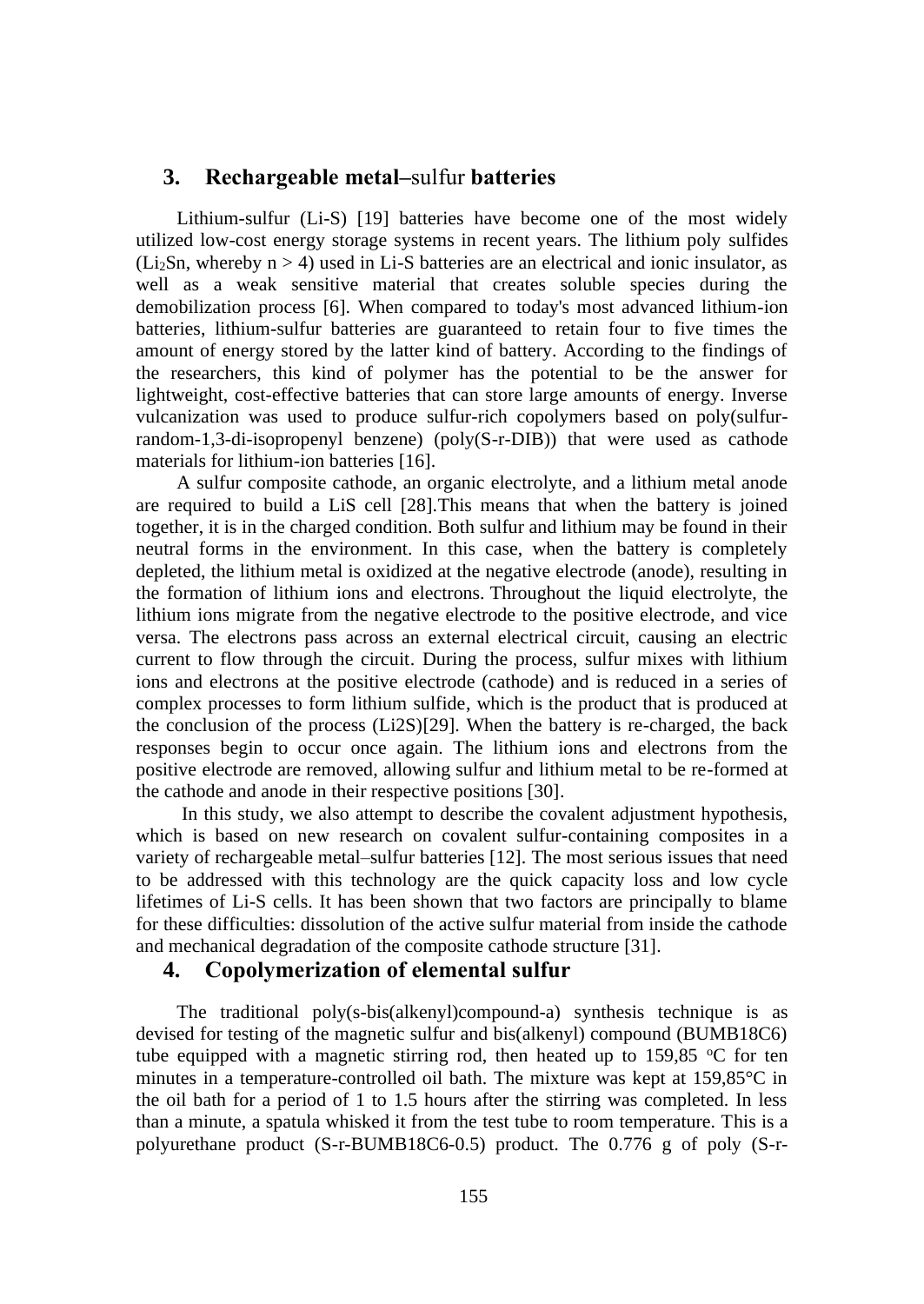BUMB18C6-0.5) (yielding about 100 percent) was summarized. A poly(S-r-BUMB18C6–0.1) was synthesized with a high yield using a sulfur and BUMB18C6 mixture (Scheme 1.). In order to produce the bis(alkenyl) using the crown ether, the elemental sulfur was used to make the poly (S-r- BUMB18C6-a)(a 14%, 0.1 or 0.5), a soluble and elastic copolymer that was produced from the crown ether. Poly(S-r-BUMB18C6-0.5 is the polysulfide that has been proven to be electrochemically active. The performance of the test cell Li poly(S-r-BUMB18C6-0.5) was excellent under continuous charging-discharge conditions, and it was also suitable for other applications [7].



Scheme 1. Structure of a copolymer combination that has been reported (S-r-BUMB18C6-0.5)

# **5. Inverse vulcanization**

A method called "inverse vulcanization" can be used with any two-, three-, or more-vinyl, or alkenyls *co*-monomer that can be mixed with liquid sulfur and that can undergo thiol-ene/thiol-yne reactions [25-26].

Given the all-encompassing availability of sulfur, the use of it for polymers and substances was revitalized. Inverted, high sulfur polymers in vulcanized applications [27] have recently been highly attracted by their possible low cost and many uses. The hydro desulfurization of crude oil and gas supplies more than 60 million tons of surplus sulfur per year [8]. Depending on the circumstances, the opening of the S8 ring may be mediated by a radical or an ionic process. The latter technique allows for catalytic sulfur activation, either nucleophilic or electrophilic (scheme 2.) [24].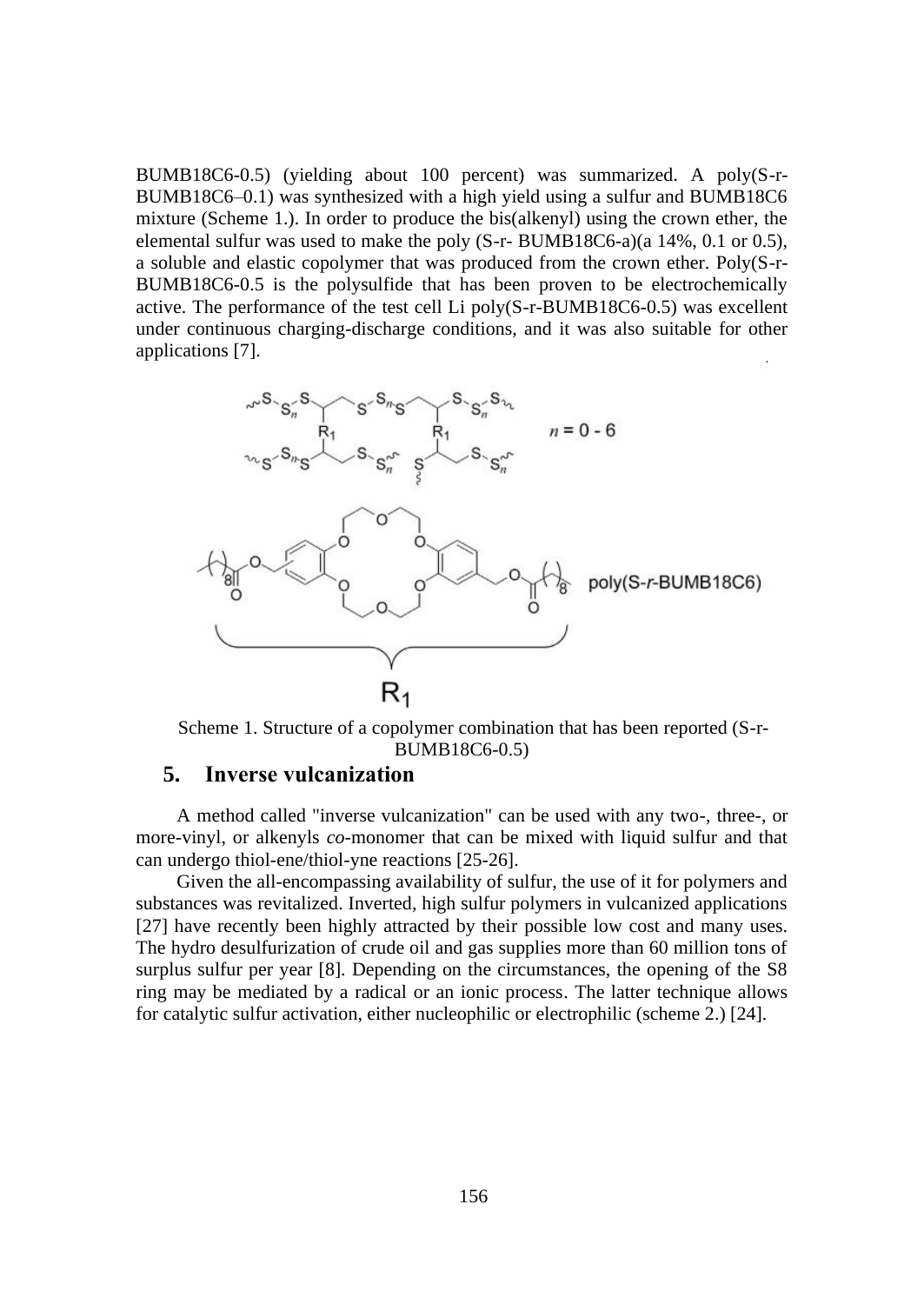$$
s^{-.S}{}^{S}{}^{S}{}^{S}{}^{S}{}^{S}{}^{S}
$$

Scheme 2. The processes of opening the S8 ring are radical (A), nucleophilic (B), and electrophilic (C).

According to current research, a sulfur polymer generated by reverse vulcanization has recently been shown to have better process ability and mechanical qualities under ambient conditions [13]. For the first time, Pyun and colleagues described "inverse vulcanization," which increases the durability of sulfur polymers by using a small organic molecule that acts as a cross-linker to depolymerize the polymer (Scheme 3.), such as 1,3-di isopropenyl benzene (DIB), to prevent depolymerization. It is possible to produce thermodynamically stable polymeric glasses by immediately bulk copolymerizing liquid sulfur with 1,3-diisopropenyl benzene (DIB) when the temperature is raised to 185 °C by inverse vulcanization. Using DIB as a catalyst, the inverse vulcanization of S8 resulted in the formation of high sulfur content polymers that were electrochemically active and may be employed as the electroactive material in lithium-ion battery cathodes, according to the researchers [17].



Poly(S-r-DIB) copolymer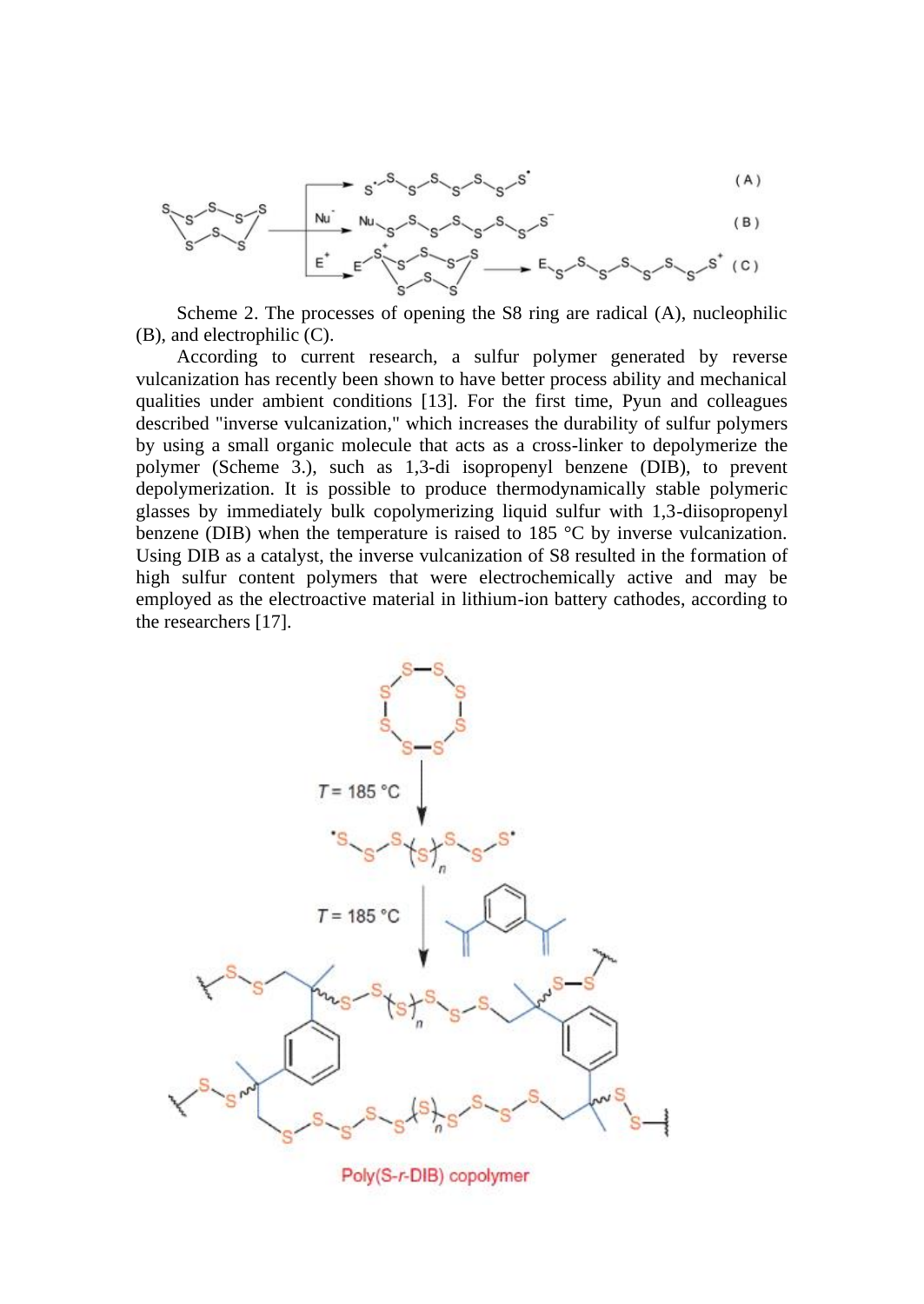Scheme 3. The production of poly(S*-r-*DIB) co-polymer using DIB cross-linker

Sulfur base polymers may be synthesized in an ecologically acceptable manner using a catalytic inverse vulcanization technique. This approach works with a wide range of catalysts, including metals that are both inexpensive and non-toxic. Reverse vulcanizations without catalysis improve polymer characteristics while generating less toxic H2S gas than traditional vulcanization processes do. They also reduce reaction temperature and duration. With these characteristics, it is quite likely that we will be able to produce and utilize these extraordinary and rare materials.

# **6. Sulfur-containing polymer matrix synthesized using dual organ catalysts**

Cooperative catalysis can be done when organic Lewis pairs are used as hydrogen-bond donors and bases (e.g., phosphazene and guanidine). It has been shown that metal-free live copolymerization of carbonyl sulfide with epoxides can be done. An active copolymerization of COS with multiple epoxides with high activity, using ordinarily prepared thioureas (TUs) and organic LBs ( 8 diazabicyclo[5.4.0]undec-7-ene(DBU); N-methyl-1,5,7 triazabicyclododecene(MTBD);1-tert-butyl-4,4,4-tris(dimethylamino)-2,2-bis [tris(dimethylamino)- phosphoranylidenamino]-2λ5,4λ5-catenadi(phosphazene)  $(^tBu-P4)$ :  $1$ -tert- Butyl-2,2,4,4,4-pentakis(dimethylamino)-2λ5.4λ5catenadi(phosphazene)( <sup>t</sup>Bu-P2); and tert-butylamine-tris(dimethylamino) phosphorene)( <sup>t</sup>Bu-P1)) has been developed. It was important to comprehend the catalytic process of joining Lewis pairs consisting of TU and base, as well as a noncovalent way to activate and stabilize the alcohol initiator/chain end for controlling the anionic copolymerization, in order to optimize the performance of this catalyst system. Poly (monothiocarbonates) that are made are transparent and have a correct composition, controlled molecular weights, and narrow PDIs.

Poly(monothiocarbonate) has previously been synthesized from COS and organic bases under mild conditions using thiourea and organic bases (Scheme 4.). Thioureas and BnOH, on the other hand, were shown to be more effective than other systems employed in this work in terms of COS/epoxide copolymerization as well as catalytic activity and selectivity. These metal-free catalyst systems have a major benefit in that they may be employed with a range of epoxy compounds without losing their potency. An effective strategy for producing metal-free, sulfurcontaining polymers with outstanding activity and selectivity might be achieved via the employment of these organic thiourea and base thiols and bases [ 9].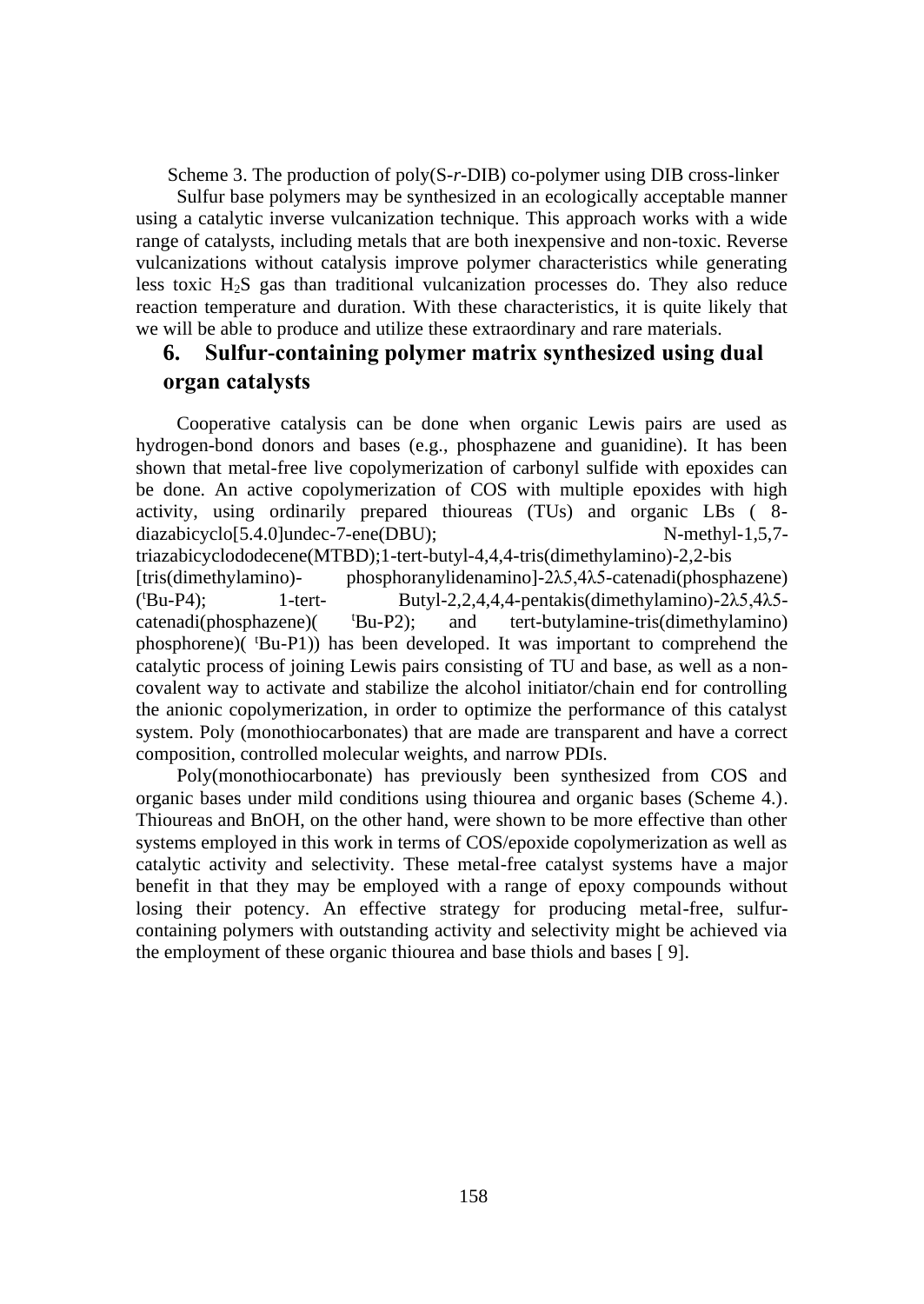

Scheme 4. A proposed mechanism for anionic copolymerization in the presence of BnOH and H2O, the TU-1/DBU pair, catalyzes the production of a chain.

# **7. Sulfur molecularly imprinted polymers**

Researchers have discovered novel sulfur-based monomers with anticancer and antioxidant properties after comparing their computational similarities to conventional laboratory approaches. Molecularly imprinted polymers (MIPs) have been demonstrated to be influenced by the antioxidant capabilities of polyphenol molecules found in catechin, which serve as a template molecule for the polymerization of other molecules. This happened in the middle of a virtual box with certain dimensions, which was then charged with the largest amount of monomers possible in order to make it look like the real thing. Finally, this box is subjected to four minimization procedures in order to reset its molecules in order to get the least energy set, assuming that the first mixing phase in actual prepolymerization mixture generation is taken into consideration. After the box had gone through a binary equilibration phase, the least amount of energy was sent out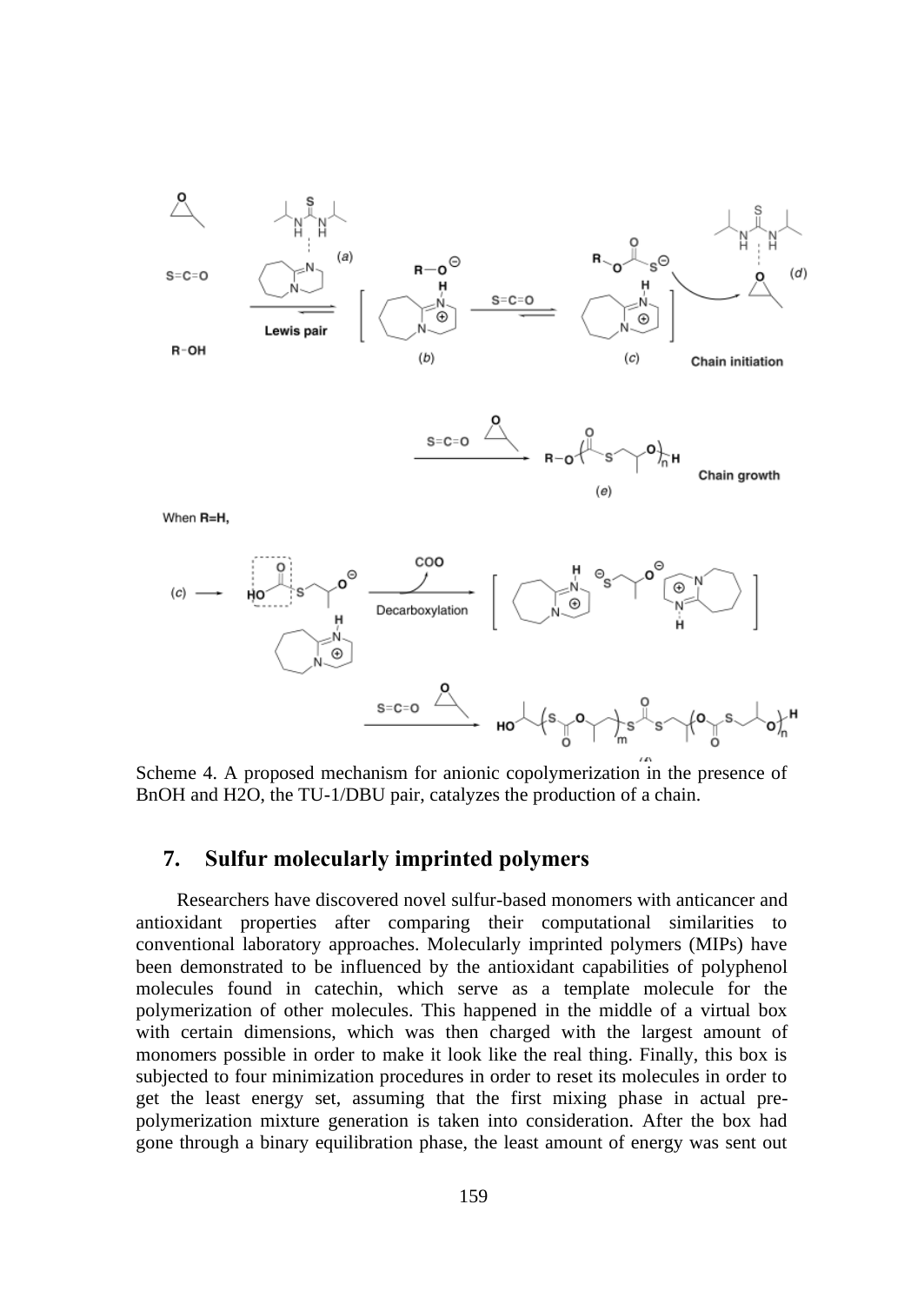of the box. After reaching 333 K at atmospheric pressure in the first stage of equilibration, it is required to maintain that temperature for the duration of the second step in order to mimic the temperature variations that occur during real polymerization. This is a two-part process [10].

Before the polymerization process started, a portion of porogen was inserted in a 20 mL flask and the polymerization process began. A thiosemicarbazone-based ligand ( $C_6H_8N_6S$ ,  $C_7H_{10}N_6S$ ,  $C_8H_{11}N_5S$ ,  $C_8H_8N_6OS$ ,  $C_8H_9N_3OS$  and  $C_{14}H_{17}N_5O$  for ligands 1–6), ethylene glycol di-methacrylate (EGDMA) was added to dilute the template (Scheme 5.). The quantities of template and monomer were then modified depending on the simulation findings. Finally, a nitrogen stream was used to complete the polymerization process, which was then followed by a 24-hour soak in warm water at  $60^{\circ}$ C [11].



Scheme 5. MIP computational simulation Specific cavities for ligand 3 – catechin MIP.

### **8. Nano fibrillary Films with Sulfur-Polymer Coating**

During radical polymerization, diene–dithiol is a low-cost, functional, renewable monomer that may be used as a building block. The researcher has come up with a solution-based way to make thin films of sulfur polymers by spin-coating or dip-coating. When elemental sulfur, 1,3-di-isopropenyl benzene, and other organic solvents are mixed together, a sulfur polymer is formed. The solubility of the sulfur polymer in different organic solvents has been investigated [13]. A simple dip-coating process is used to coat the electrospun (PVA–PAA) nanofiber film with a sulfur polymer layer (100 nm) that is both efficient and uncomplicated (Scheme 6.)[15]. By using the sulfur polymer-coated film as an output for mercury ion extraction, it is possible to show that sulfur may be produced on multiple materials surfaces while still retaining its elemental sulfur properties [14]. Using DCB's sulfur polymer solution, it has been shown that sulfur polymer can be applied evenly to scaffolds with high surface energy ( $> 40$  mN/m). The sulfur polymer was created by immersing a sealed container containing sulfur and diisopropyl benzene (DIB) in a bath of oil at a temperature of 0 degrees Celsius for 6 to 7 minutes. Other solvents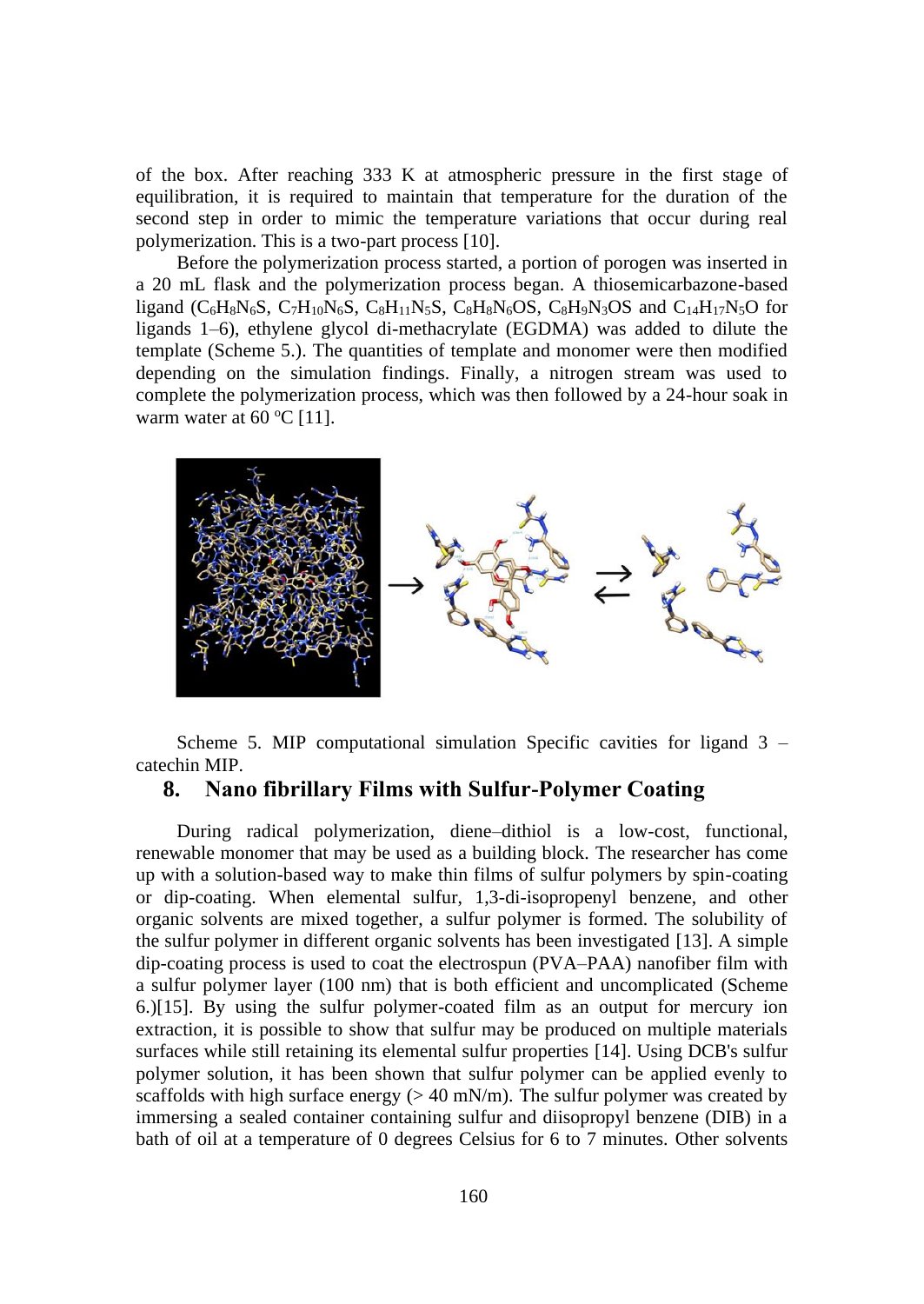included n-butanol, 1,2-dichlorobenzene, o-xylene, and deionized water for dissolving sulfur polymer. Sulfur polymer and solvent were heated in an oil bath for 12 hours to a temperature close to the boiling point of the solvent. This reaction was done with each sealed container for 12 hours [13].



Scheme 6. Solubility test of sulfur-polymer coating. (a) Solution-based sulfurpolymer deposition on planar silicon for film characterization and electrospun Nano fibrillary films for mercury ion removal (left). b) Images of four sulfur-polymer solutions: DCB, o-xylene, and butanol (water).

## **9. High Transparence of Sulfur reactive polymer**

Scientists have developed a revolutionary technique that improves the high transparence of refractive polymer films via the use of a one-step vapor removal process. These polymers have shown good environmental stability and chemical resistance, which is very advantageous for their use in optical device usage for a long period of time. A high refractive index polymer is produced by polymerizing the evaporated sulfur with several components, which is promptly transported from the elemental sulfur to the polymer. This approach avoids the formation of overly long S-S chains and creates clear non-crystalline polymers that are visible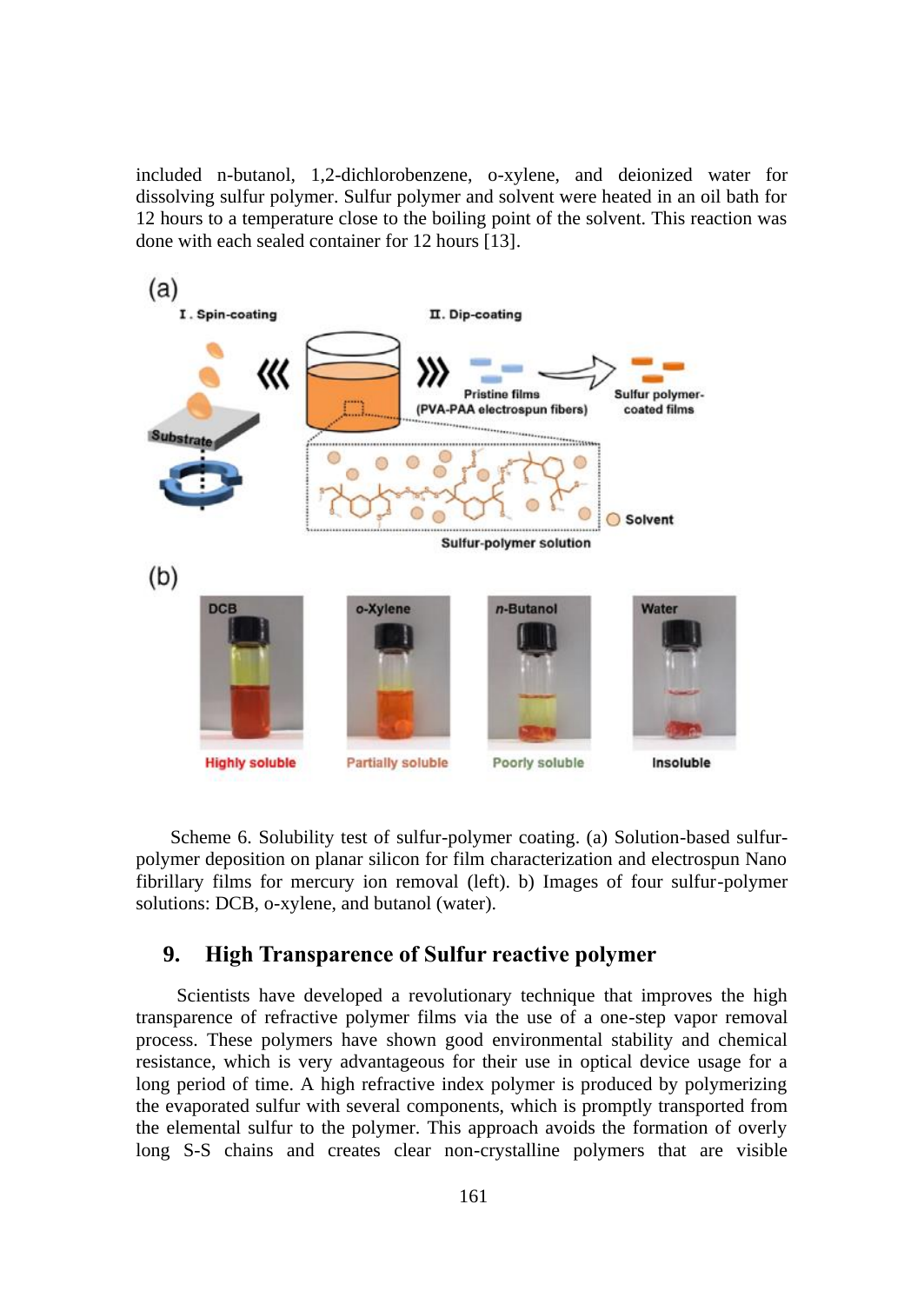throughout the visible spectrum (Scheme 7.). Due to the vapor phase process's properties, the high refractive index thin film may be coated not only on silicon wafers or glass substrate materials, but also on a wide range of textured coverings. This thin-film polymer may be the first of its type to achieve an ultra-high refractive index higher than 1.9 [18].



Scheme 7. Sulfur vapor is co-polymerized to form a thin film with a high refractive index.

# **10. Conclusion:**

This study examines the conventional industrial and consumption practices that contribute to the worldwide problem of elemental sulfur utilization and storage. It also aims to shed some insight on the vast range of applications for S-containing polymers. To develop high sulfur polymers, several of the techniques outlined below include using elemental sulfur as a starting point.

- Since elemental sulfur is difficult to dissolve and process, its usage in chemistry is limited. Overcoming these obstacles led to the discovery of sulfur as a new solvent and inverse vulcanization.
- By using the reverse vulcanization process, it is possible to make unique copolymers with a lot of sulfur that can be used in different ways.
- Lithium-sulfur batteries hold four to five times the energy of lithiumion batteries. This polymer is used to make batteries that are inexpensive, light, and store a lot of energy.
- Reverse vulcanization produces a sulfur polymer with superior process ability and mechanical properties.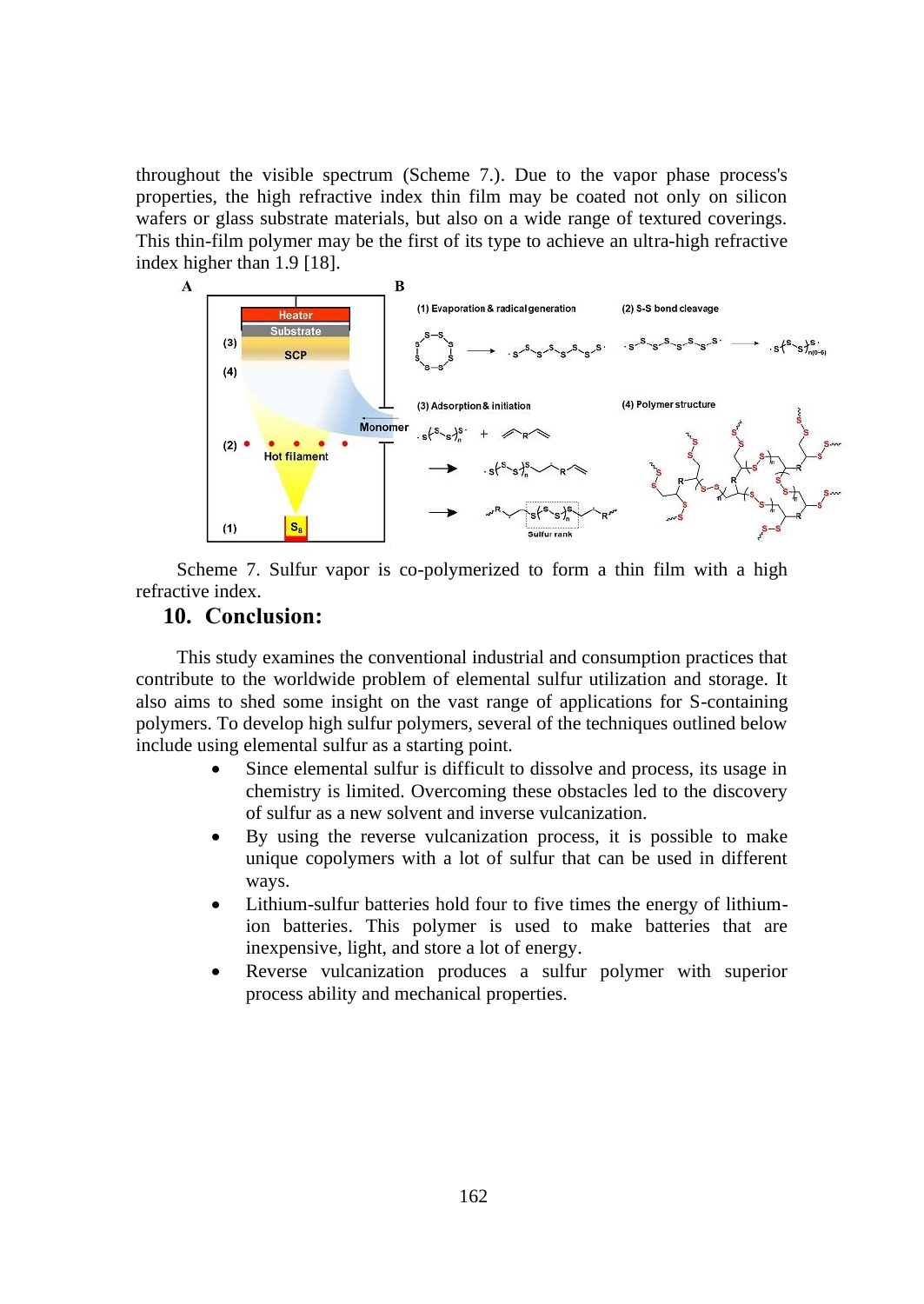## **11. References**

- [1] A. Kultys, Sulfur-Containing Polymers, Encyclopedia of Polymer Science and Technology, 4th edn, John Wiley & Sons: Inc, 2010
- [2] Shikha, D.; Bajpayee, M.; Kamani, P. K. Paint India. 41, 2003. Mele,
- [3] Worthington, Max J.H., Kucera, Renata L, Chalker, Justin M., Green chemistry and polymers made from sulfur, 2017
- [4] Stirling, Diane, The Sulfur Problem: Cleaning up Industrial Feedstocks, The Royal Society of Chemistry,2000
- [5] Lubka Atanasova and Evdokia Sotirova, "Generalized Net Model of Sulfuric Acid Manufacture from Waste Sulfuric Acid Generalized Net Model of Sulfuric Acid Manufacture from Waste Sulfuric Acid," no. July 2007 (2014).
- [6] Kazuhiro Yamabuki et al., "Electrochemically Active Copolymers Prepared from Elemental Sulfur and Bis(Alkenyl) Compounds Having Crown Ether Unit," Polymer 91 (2016): 1–6, https://doi.org/10.1016/j.polymer.2016.03.047.
- [7] Yamabuki, Kazuhiro,Itaoka, Kanae,Kim, In Tae,Yoshimoto, Nobuko,Tsutsumi, Hiromori,. Electrochemically active copolymers prepared from elemental sulfur and bis(alkenyl) compounds having crown ether unit., 2016
- [8] Essica A. Smith et al., "High Sulfur Content Polymers: The Effect of Crosslinker Structure on Inverse Vulcanization," Journal of Polymer Science, Part A: Polymer Chemistry 56, no. 16 (2018): 1777–81, https://doi.org/10.1002/pola.29067
- [9] Cheng Jian Zhang et al., "Precise Synthesis of Sulfur-Containing Polymers via Cooperative Dual Organocatalysts with High Activity," Nature Communications 9, no. 1 (2018): 1–10, https://doi.org/10.1038/s41467-018- 04554-5.
- [10] Wanwan Ma and Kyung Ho Row, "Solid-Phase Extraction of Catechins from Green Tea with Deep Eutectic Solvent Immobilized Magnetic Molybdenum Disulfide Molecularly Imprinted Polymer," Molecules 25, no. 2 (2020), https://doi.org/10.3390/molecules25020280.
- [11] M. Paredes-Ramos et al., "Computational Approximations of Molecularly Imprinted Polymers with Sulphur Based Monomers for Biological Purposes," Materials Today Communications 20, no. September 2018 (2019): 100526, https://doi.org/10.1016/j.mtcomm.2019.05.002.
- [12] R. Fang, J. Xu and D. Wang, Energy Environ. Sci., 2020, 13, 432
- [13] Max J.H. Worthington, Renata L. Kucera, and Justin M. Chalker, "Green Chemistry and Polymers Made from Sulfur," Green Chemistry 19, no. 12 (2017): 2748–61, https://doi.org/10.1039/c7gc00014f.
- [14] M. P. Crockett, A. M. Evans, M. J. H. Worthington, I. S. Albuquerque, A. D. Slattery, C. T. Gibson, J. A. Campbell, D. A. Lewis, G. J. L. Bernardes, J. M. Chalker, Angew. Chem. Int. Ed. 2016, 55, 1714.
- [15] M. Thielke, L. Bultema, D. Brauer, B. Richter, M. Fischer, P. Theato, Polymer 2016, 8, 266.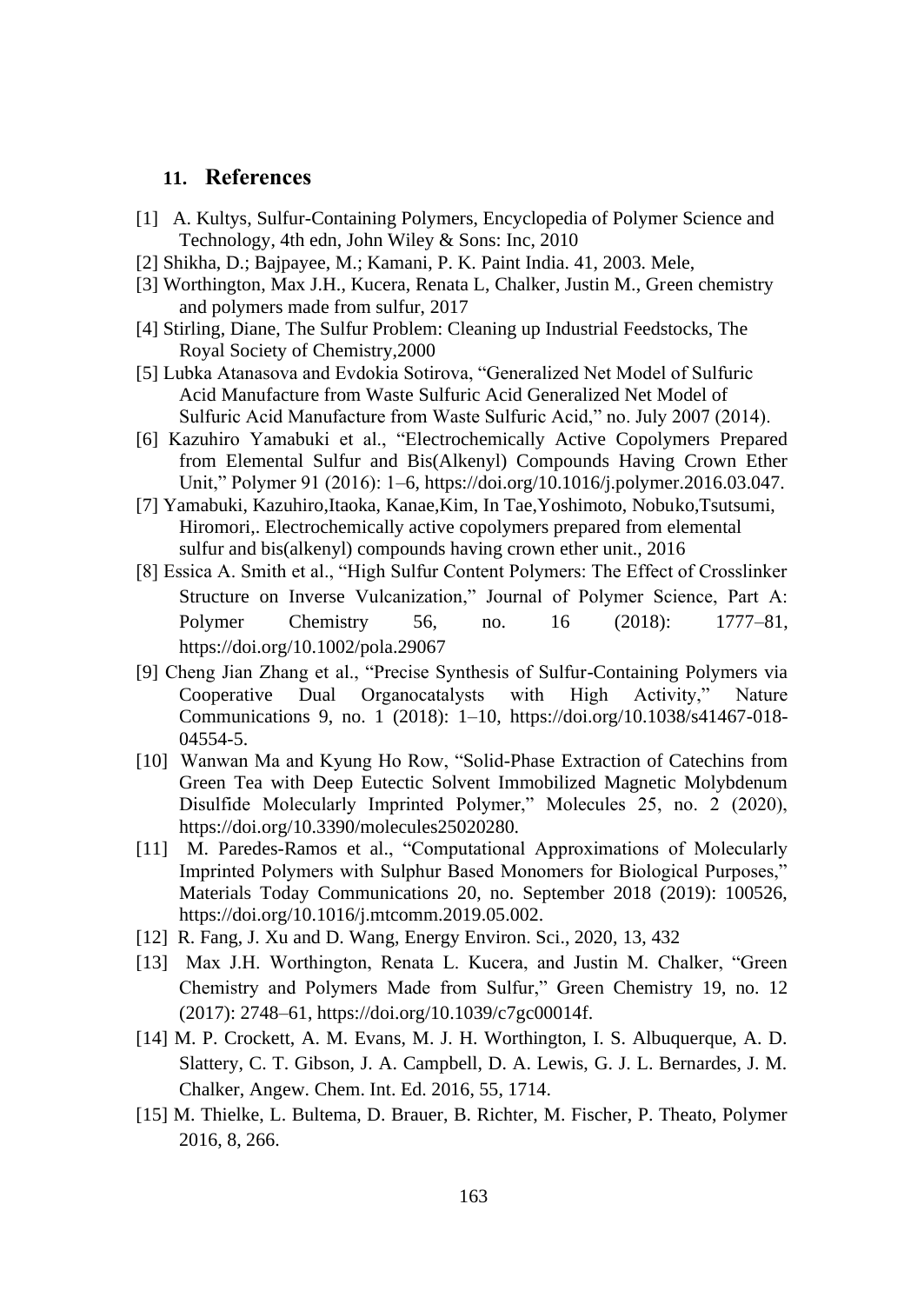- [16] Adam G Simmonds et al., "Inverse Vulcanization of Elemental Sulfur to Prepare Polymeric Electrode Materials for Li − S Batteries," 2014, https://doi.org/10.1021/mz400649w.
- [17] Jared J Griebel et al., "Kilogram Scale Inverse Vulcanization of Elemental Sulfur to Prepare High Capacity Polymer Electrodes for Li-S Batteries," 2015, 173–77, https://doi.org/10.1002/pola.27314.
- [18] https://news.kaist.ac.kr/newsen/html/news/?mode=V&mng\_no=9331
- [19] Griebel, J. J., Glass, R. S., Char, K., & Pyun, J. (2016). Polymerizations with elemental sulfur: A novel route to high sulfur content polymers for sustainability, energy and defense. Progress in Polymer Science, 58, 90– 125. doi:10.1016/j.progpolymsci.2016.04.003
- [20] Khatun, R., Reza, M. I. H., Moniruzzaman, M., & Yaakob, Z. (2017). Sustainable oil palm industry: The possibilities. Renewable and Sustainable Energy Reviews, 76, 608–619. doi:10.1016/j.rser.2017.03.077
- [21] Smith, J. A., Mulhall, R., Goodman, S., Fleming, G., Allison, H., Raval, R., & Hasell, T. (2020). Investigating the Antibacterial Properties of Inverse Vulcanized Sulfur Polymers. ACS Omega. doi:10.1021/acsomega.9b04267
- [22] Rappold, T. A., & Lackner, K. S. (2010). Large scale disposal of waste sulfur: From sulfide fuels to sulfate sequestration. Energy, 35(3), 1368– 1380. doi:10.1016/j.energy.2009.11.022
- [23] Kausar, A., Zulfigar, S., & Sarwar, M. I. (2014). Recent Developments in Sulfur-Containing Polymers. Polymer Reviews, 54(2), 185– 267. doi:10.1080/15583724.2013.863209
- [24] Tarasova, N. P., Zanin, A. A., Krivoborodov, E. G., & Mezhuev, Y. O. (2021). Elemental sulphur in the synthesis of sulphur-containing polymers: reaction mechanisms and green prospects. RSC Advances, 11(15), 9008– 9020. doi:10.1039/d0ra10507d
- [25] Chung WJ, Griebel JJ, Kim ET, Yoon H, Simmonds AG, Ji HJ, Dirlam PT, Glass RS, Wie JJ, Nguyen NA, Guralnick BW, Park J, Somogyi A, Theato P, Mackay ME, Sung YE, Char K, Pyun J. The use of elemental sulfur as an alternative feedstock for polymeric materials. Nat Chem 2013;5:518-24.
- [26] Griebel JJ, Nguyen NA, Astashkin AV, Glass RS, Mackay ME, Char K, Pyun J. Preparation of dynamic covalent polymers via inverse vulcanization of elemental sulfur. ACS Macro Lett 2014;3:1258-61.
- [27] Dirlam PT, Simmonds AG, Kleine TS, Nguyen NA, Anderson LE, Klever AO, Florian A, Costanzo PJ, Theato P, Mackay ME, Glass RS, Char K, Pyun J. Inverse vulcanization of elemental sulfur with 1,4-diphenylbutadiyne for cathode materials in Li-S batteries. RSC Adv 2015;5:24718-22.
- [28] Dirlam PT, Simmonds AG, Shallcross RC, Arrington KJ, Chung WJ, Griebel JJ, Hill LJ, Glass RS, Char K, Pyun J. Improving the charge conductance of